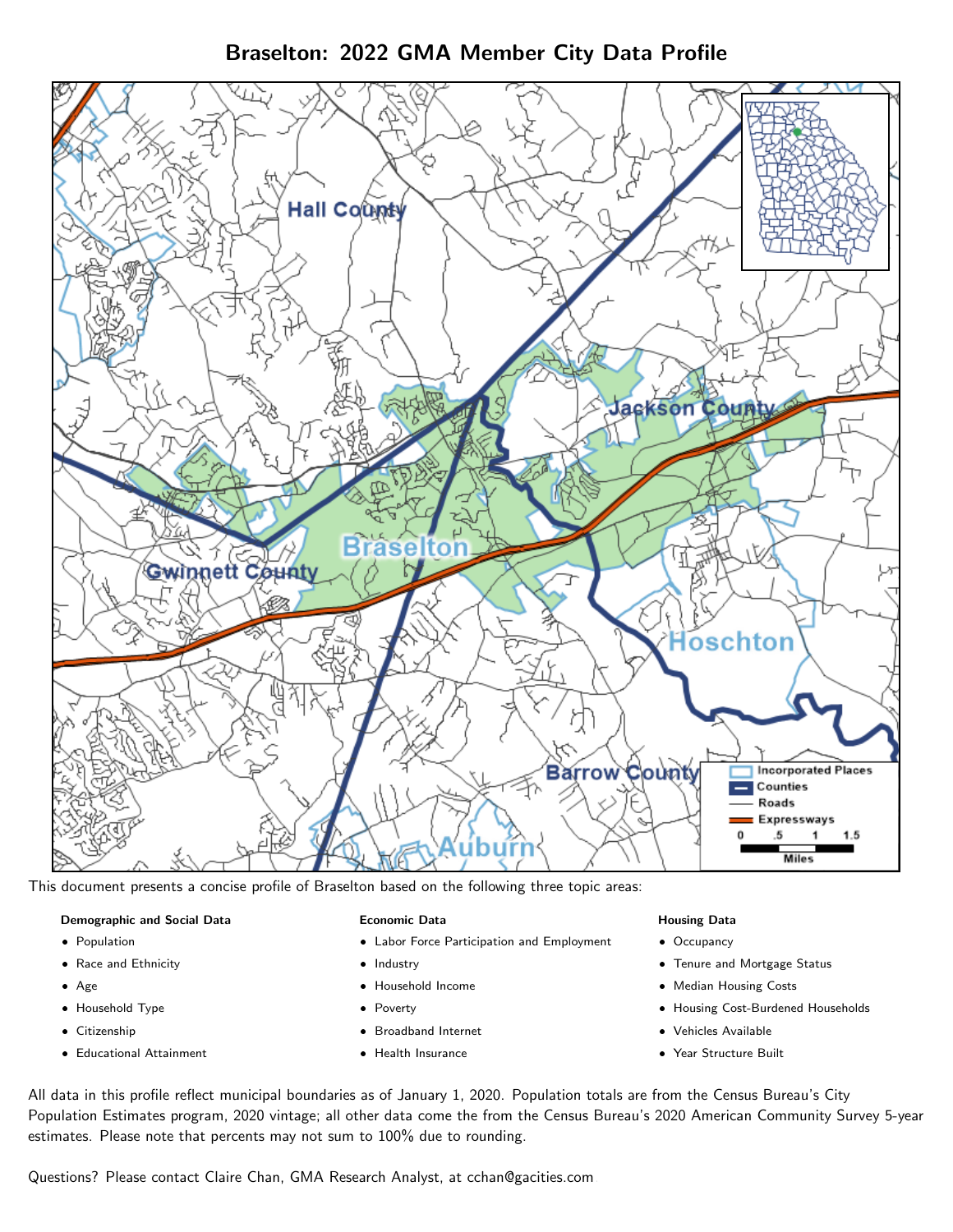# Braselton: Demographic and Social



0% 2% 4% 6% Male **Female** 6% 4% 2% 85 and over 80-84 75-79 70-74 65-69 60-64 55-59 50-54 45-49 40-44 35-39 30-34 25-29 20-24 15-19 10-14 5-9 Under 5

# **Citizenship**

Age



Source: American Community Survey, 2020 5-year estimates, table B05002 Source: American Community Survey, 2020 5-year estimates, table B15002

### Race and Ethnicity



Source: U.S. Census Bureau, City Population Estimates, 2020 vintage Source: American Community Survey, 2020 5-year estimates, table B03002

# Household Type



Source: American Community Survey, 2020 5-year estimates, table B01001 Source: American Community Survey, 2020 5-year estimates, table B11001

## Educational Attainment



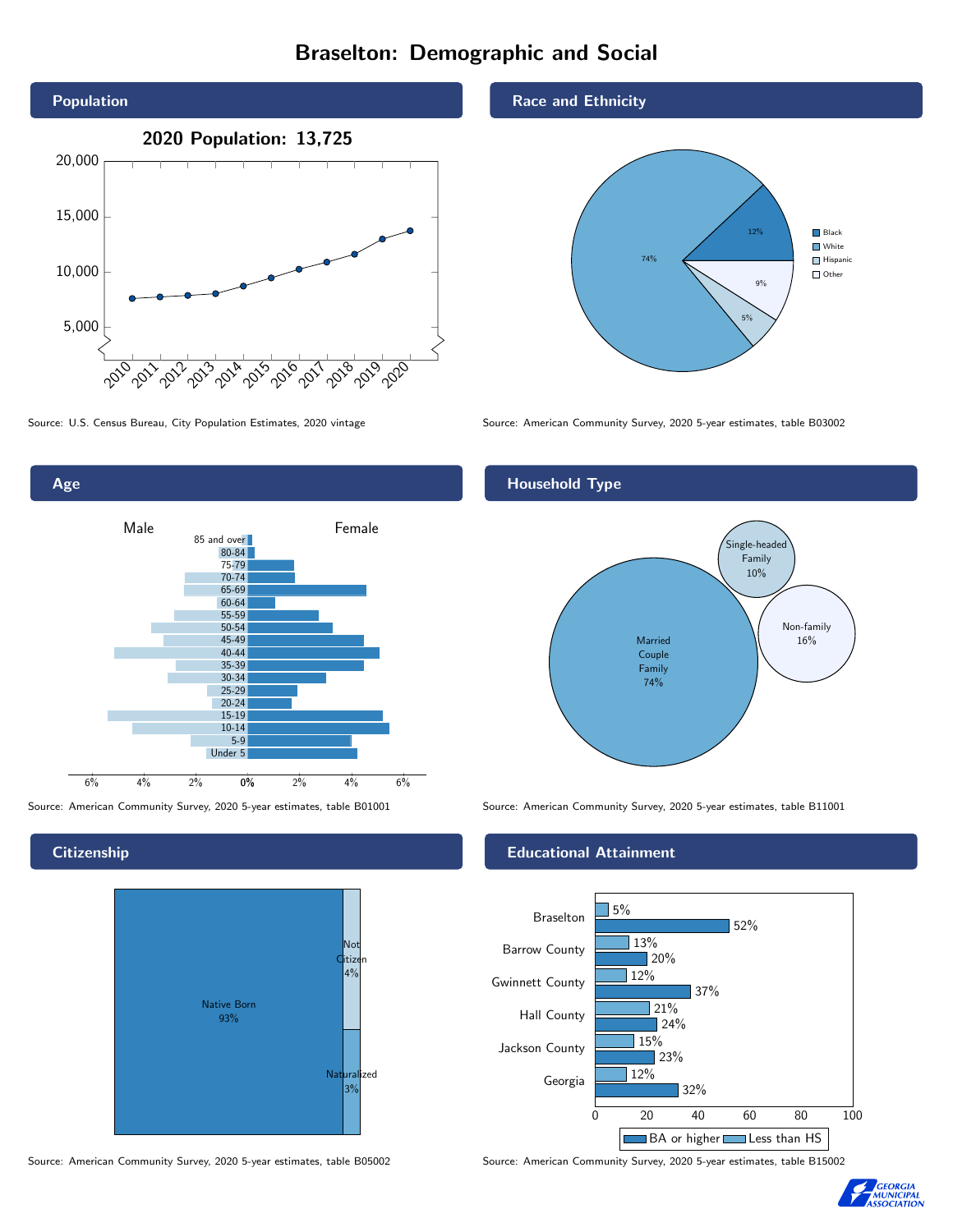# Braselton: Economic



Source: American Community Survey, 2020 5-year estimates, table B23001 Note: Unemployment rate is based upon the civilian labor force.

# Household Income



Source: American Community Survey, 2020 5-year estimates, tables B19013 and B19025 Source: American Community Survey, 2020 5-year estimates, table B17010



#### Industry

| Agriculture, forestry, fishing and hunting, and mining      | $0\%$ |
|-------------------------------------------------------------|-------|
| Construction                                                | 5%    |
| Manufacturing                                               | 9%    |
| <b>Wholesale Trade</b>                                      | 7%    |
| Retail Trade                                                | 11%   |
| Transportation and warehousing, and utilities               | 5%    |
| Information                                                 | $1\%$ |
| Finance and insurance, real estate, rental, leasing         | 9%    |
| Professional, scientific, mgt, administrative, waste mgt    | 15%   |
| Educational services, and health care and social assistance | 27%   |
| Arts, entertainment, recreation, accommodation, food        | 6%    |
| service                                                     |       |
| Other services, except public administration                | 3%    |
| Public administration                                       | 2%    |

Source: American Community Survey, 2020 5-year estimates, table C24030

## Poverty



#### Health Insurance



Source: American Community Survey, 2020 5-year estimates, table B28002 Source: American Community Survey, 2020 5-year estimates, table B18135